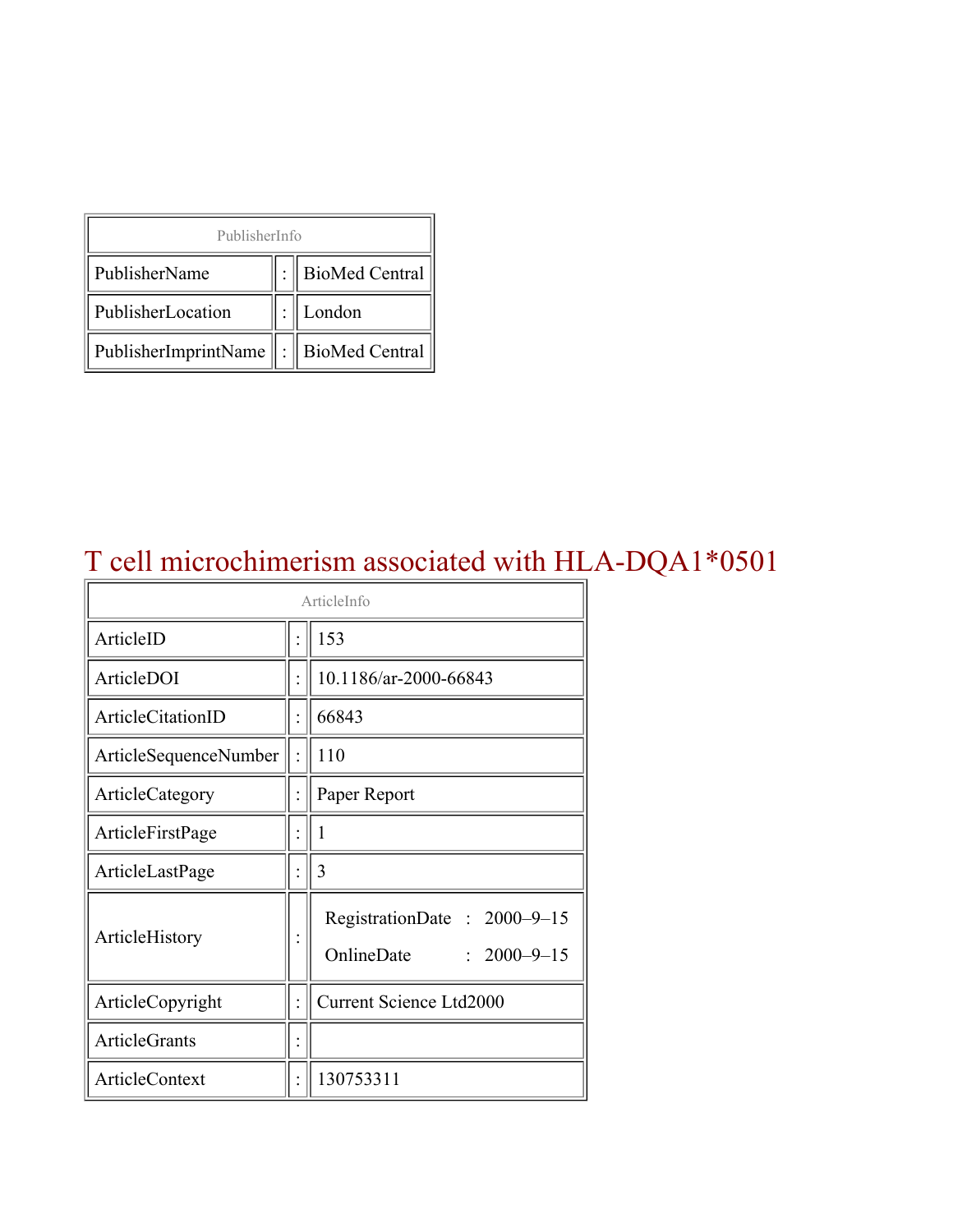Aff1 University of Sheffield, UK

#### Keywords

Genetics, HLA, microchimerism, systemic sclerosis

### Context

SSc is an autoimmune disease that is more common in women than men and shows strong association with MHC class II alleles (DR and DQ). The disease has been noted to have similarities with graftversus-host disease which is caused by chimerism. A possible explanation for the higher female incidence of SSc is that fetal cells may transfer to the maternal circulation during pregnancy and that their persistence in the circulation may precipitate disease. This group has previously demonstrated that fetal cells can be detected in both healthy women and SSc patients decades after childbirth and that the levels of these cells tends to be higher in patients compared with healthy controls (see Additional information). This study aimed to determine if maternal or fetal MHC class II genotypes are associated with persistent fetal microchimerism.

### Significant findings

Microchimerism was detected in nine controls (47%) and five SSc patients (42%). Carriage of DQA1\*0501 by either the mother or son was found to be associated with T cell microchimerism. The association appeared strongest with carriage of this allele by the son; indeed every women with microchimerism had a DQA1\*0501-positive son whilst non-carriage of this allele by a son was associated with absence of microchimerism. Two mothers negative for microchimerism had DQA1\*0501-positive sons suggesting that other factors are also involved. There was no association with the carriage of DRB1\*11 or \*03, alleles both of which are in strong linkage disequilibrium with DQA1\*0501.

### Comments